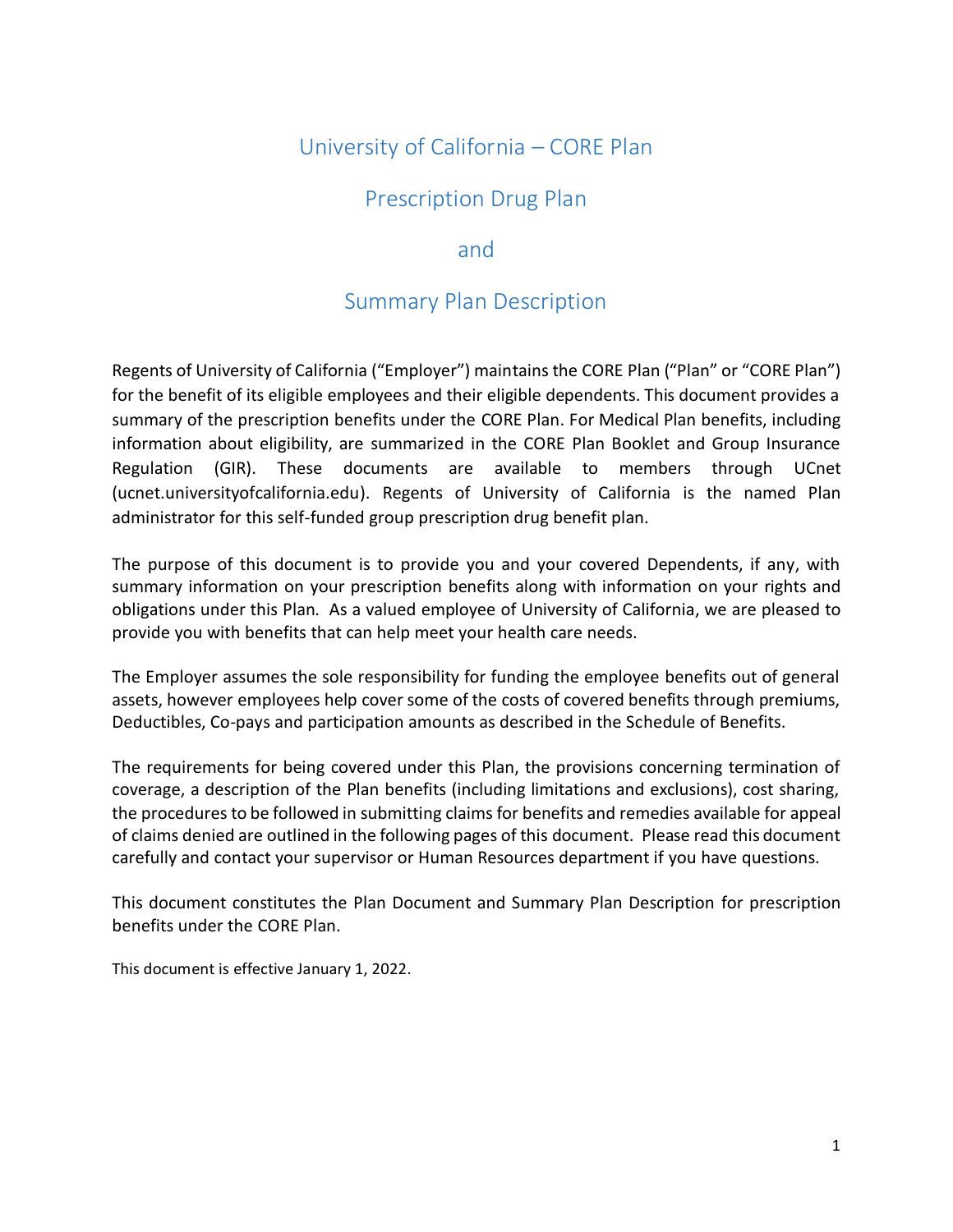#### **PLAN DESCRIPTION INFORMATION**

#### **Effective 01/01/2022**

- 1. Plan Name: University of California CORE Plan
- 2. Name and Address of Employer: Regents of University of California 1111 Franklin Street Oakland, CA 94607
- 3. Plan Sponsor: Regents of University of California 1111 Franklin Street Oakland, CA 94607
- 4. Plan Administrator: Regents of University of California 1111 Franklin Street Oakland, CA 94607
- 5. Named Fiduciary: Regents of University of California 1111 Franklin Street Oakland, CA 94607
- 6. Pharmacy Benefit Manager: Navitus Health Solutions, LLC 361 Integrity Drive Madison, WI 53717
- 7. Type of Benefit Plan Provided: The Plan provides prescription drug benefits for participating employees and their enrolled dependents. The Plan is a self-funded plan, and benefits are payable solely from the Plan Sponsor's general assets. The Plan Sponsor, as Plan Administrator, has delegated to the Pharmacy Benefit Manager, the responsibility for prior authorizations and claim appeal decisions and the administration of payment of the claims using the Plan Sponsor's general assets. The Pharmacy Benefit Manager is not responsible for decisions made pursuant to external review or mandatory arbitration.
- 8. Benefit Plan Year: January 1 December 31
- 9. Fiscal Year Ending Date: December 31
- 10. Agent for Service of Legal Process: Plan Sponsor
- 11. Type of Administration: The Plan is administered by the Plan Administrator with benefits provided in accordance with the provisions of the Plan.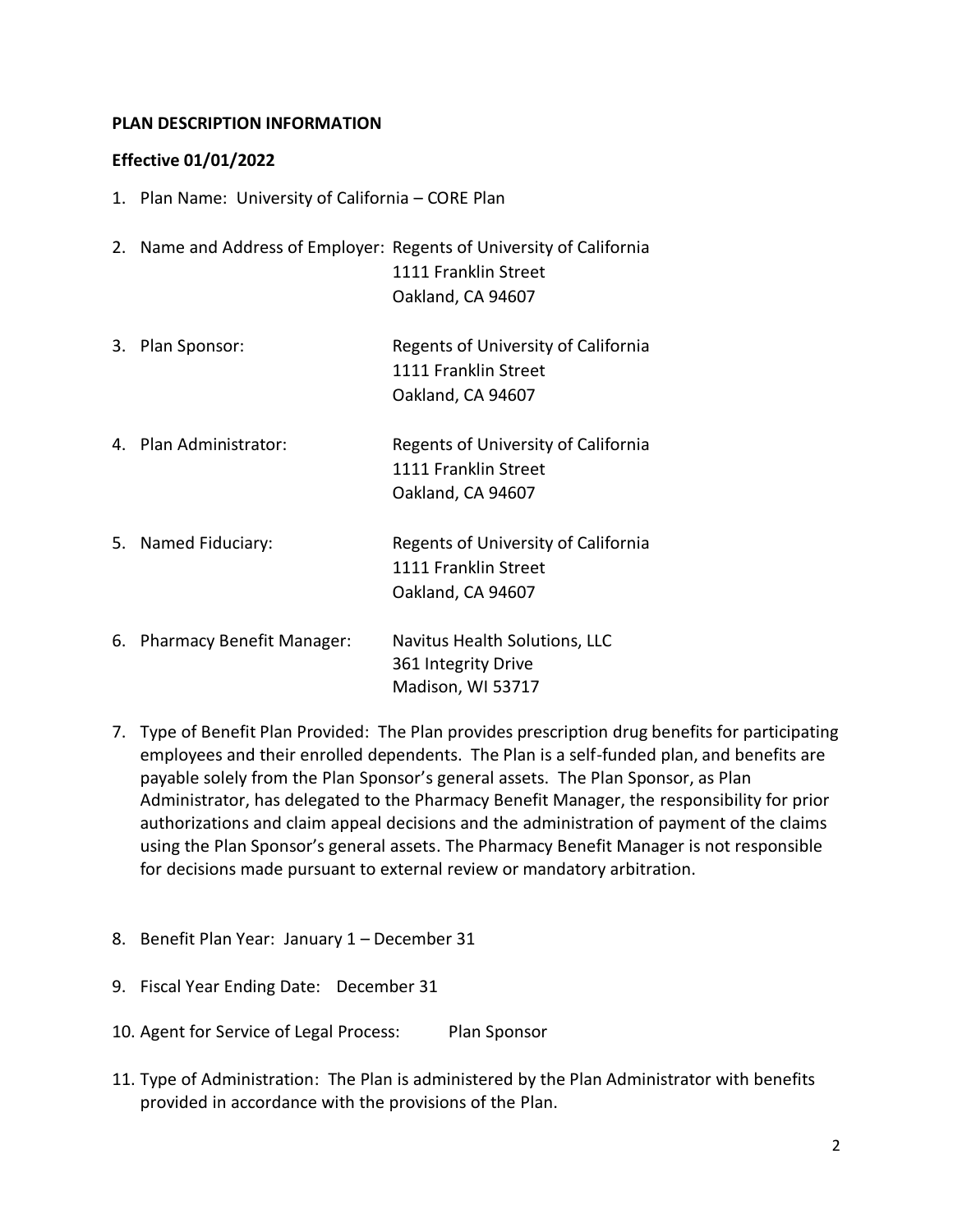- 12. Funding of the Plan: Employer and Employee Contributions Benefits are provided by a benefit plan maintained on a selfinsured, unfunded basis by your employer.
- 13. State and Federal Compliance: It is intended that the Plan meets all applicable requirements under state and federal law. In the event of a conflict between the Plan and state or federal law, refer to your plan documents and applicable regulations for details which will be deemed controlling, and any conflicting part of the Plan shall be deemed superseded to the extent of the conflict. The Plan Administrator has the authority to interpret disputed provisions.
- 14. Discretionary Authority: Except for prior authorizations and claim appeal decisions, the Plan Administrator shall perform its duties as the Plan Administrator and in its sole discretion, shall determine appropriate courses of action in light of the reason and purpose for which this Plan is established and maintained. In particular, except for prior authorizations and claim appeal decisions, the Plan Administrator shall have full and sole discretionary authority to interpret all plan documents, and make all interpretive and factual determinations as to whether any individual is entitled to receive any benefit under the terms of this Plan. Any construction of the terms of any plan document and any determination of fact adopted by the Plan Administrator shall be final and legally binding on all parties. Any interpretation, determination or other action of the Plan Administrator shall be subject to review only if it is arbitrary or capricious or otherwise an abuse of discretion. Any review of a final decision or action of the Plan Administrator shall be based only on such evidence presented to or considered by the Plan Administrator at the time it made the decision that is the subject of review. Accepting any benefits or making any claim for benefits under this Plan constitutes agreement with and consent to any decisions that the Plan Administrator makes, in its sole discretion, and further, constitutes agreement to the limited standard and scope of review described by this section.
- 15. Discretionary Authority- Claim Appeal Decisions: The Plan Sponsor has delegated the Pharmacy Benefits Manager the duties of determining claim appeals, except for external review of appeals and mandatory arbitration. The Pharmacy Benefit Manager shall have discretionary authority to interpret claim appeals, and make interpretive and factual determinations as to whether any individual is entitled to receive any benefit under the terms of this Plan.
- 16. Fiduciary Liability: To the extent permitted by law, the Plan Administrator and other parties assuming a Fiduciary role shall not incur any liability for any acts or for failure to act except for their own willful misconduct or willful breach of this Plan.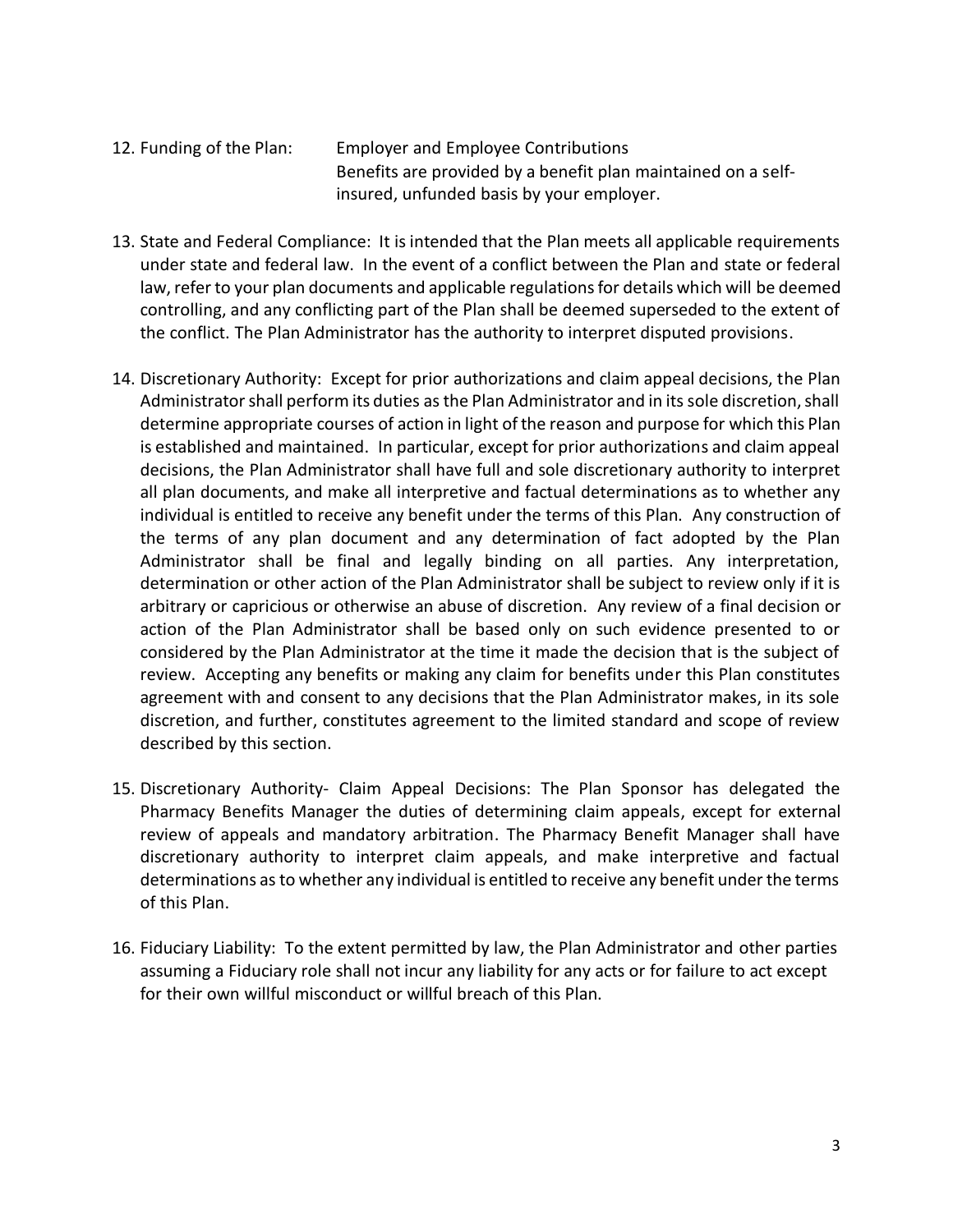## **ELIGIBILITY AND ENROLLMENT**

The University establishes its own medical plan eligibility, enrollment and termination criteria based on the University of California Group Insurance Regulations and any corresponding Administrative Supplements.

# **Employees**

Information pertaining to your eligibility, enrollment, cancellation or termination of coverage and conversion options can be found in the "Complete Guide to Your UC Health Benefits". A copy of this booklet is available in the HR Forms & Publications section of UCnet (ucnet.universityofcalifornia.edu). Additional resources are also available in the Compensation and Benefits section of UCnet to help you with your health and welfare plan decisions.

# **Retirees**

Information pertaining to your eligibility, enrollment, cancellation or termination of coverage and conversion options can be found in the "Group Insurance Eligibility Fact Sheet for Retirees and Eligible Family Members". A copy of this fact sheet is available in the HR Forms & Publications section of UCnet (ucnet.universityofcalifornia.edu). Additional resources are also available in the Compensation and Benefits section of UCnet to help you with your health and welfare plan decisions.

# **HERE ARE SOME IMPORTANT THINGS TO KEEP IN MIND ABOUT YOUR PRESCRIPTION DRUG BENEFIT:**

- A drug formulary is a list of prescribed drugs and medications approved for use and covered under the Plan. The Navitus Pharmacy & Therapeutics (P&T) Committee meets quarterly to review new and existing drugs for addition to the Navitus formulary. Drugs are reviewed based on therapeutic value, effectiveness and possible side-effects. After determining which drugs are comparable, cost is considered. The intent is to provide you with the best quality and most cost-effective drug therapies that follow current medical practices.
- We cover prescribed drugs and medications according to a drug formulary, organized by tiers. Certain prescription drugs included in the formulary require prior authorization to increase appropriate utilization, promote treatment or step therapy protocols, actively "risk manage" drugs with serious side effects and influence the process of managing costs. Drugs with a prior authorization requirement are designated on the formulary with a "PA" indicator. **If prior authorization is not obtained when required, no benefits are available.** The drug prior authorization process may be initiated by your treating physician by filling out a Drug prior authorization Request form. Upon receipt of the request form, a determination notification will be mailed to you and the prescribing physician. You can access the formulary, learn what tier a particular drug falls under, download prior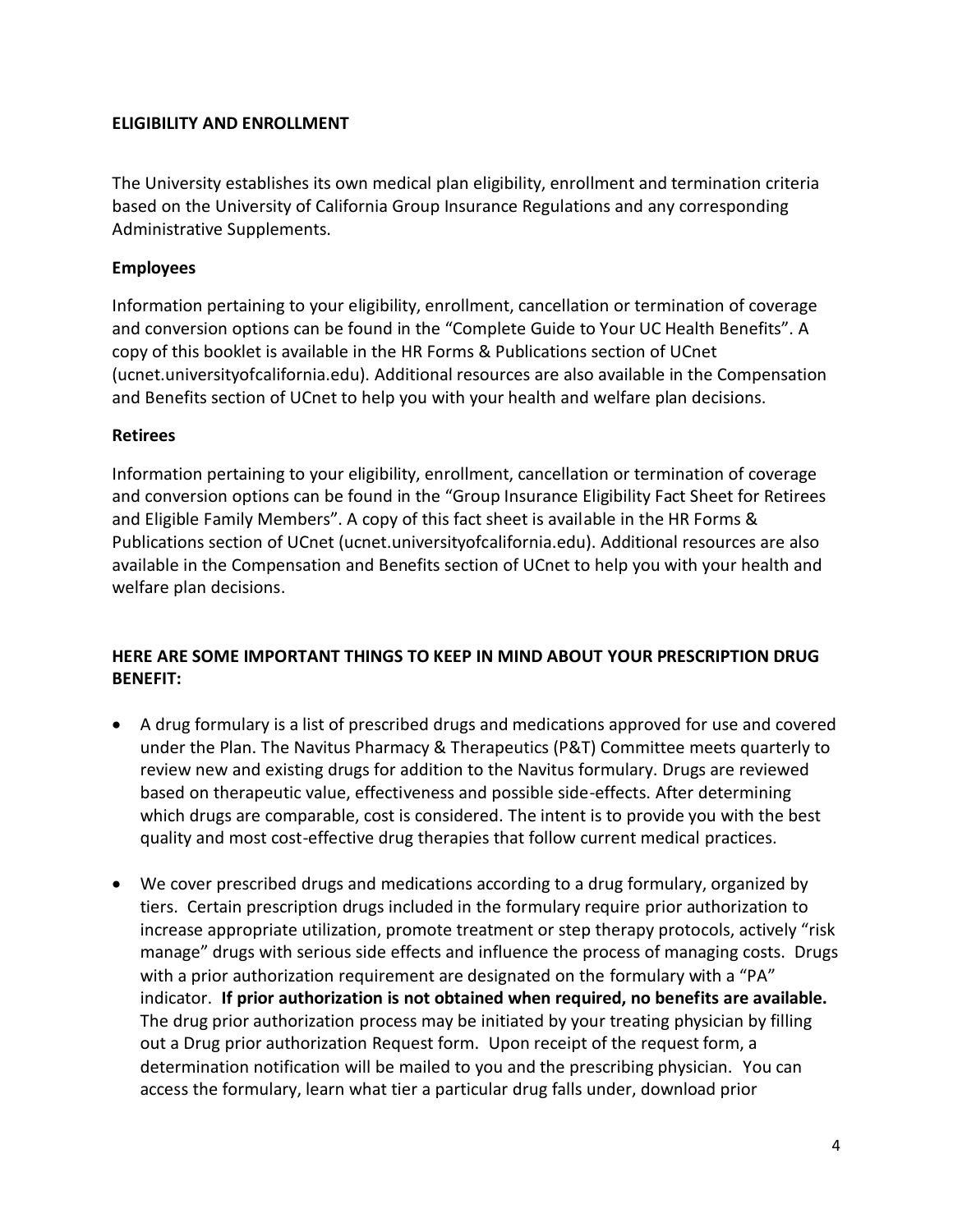authorization forms and learn more by accessing the [Navitus Member Portal](https://members.navitus.com/) at [https://memberportal.navitus.com](https://memberportal.navitus.com/) or contacting the Navitus Customer Care Center at 855- 673-6504.

- In cases where you are prescribed a prescription drug that is not on the formulary, it may be necessary to obtain a non-formulary exception in order for the prescription to be a covered benefit. You may request an exception to coverage (ETC) for prescription drugs that are not typically covered on your formulary (NC), have a quantity limit (QL), are gender specific or new/not reviewed drugs by submitting an exception to coverage form and return it to Navitus. In addition, if office administered injections are included in coverage, products not included on the MAP formulary will be routed through the Exception to Coverage process for review of medical necessity. Please contact Navitus Customer Care at 855-673-6504 for more information on how to complete and submit the form.
- Updates to the drug formulary may be obtained by accessing the Navitus Member Portal or contacting the Navitus Customer Care Center. Outpatient prescription drugs purchased in connection with emergency or urgent care services will be paid according to in-network pharmacy benefits.
- Reimbursement: If you receive prescription drugs from an out-of-network pharmacy in an emergent or urgent situation, please submit your receipts along with the Direct Member Claim Form found by accessing the [Navitus Member Portal](https://members.navitus.com/) or contacting the Navitus Customer Care Center.
- Any covered drug is also covered when provided in connection with a Clinical Trial, if prior authorization is obtained.
- If a pharmacy fills a prescription for a higher tier drug when a generic equivalent is available on the formulary, then payment is based on the available generic tier. Regardless of whether the Member or physician make the request for the higher tier prescription, the higher tier cost-sharing amount plus any difference in cost will apply. Cost-sharing does not apply to the deductible or maximum out-of-pocket cost.
- Certain drugs have quantity limits. Please refer to the formulary for these limits.
- Point of Sale Tablet Splitting: With the benefit of tablet splitting, you may save more on a select group of drugs. Drug selection is based on specific criteria such as: formulary status, propriety/safety of split, and daily dosing designation. Eligible medications are designated on the formulary with a "¢" symbol.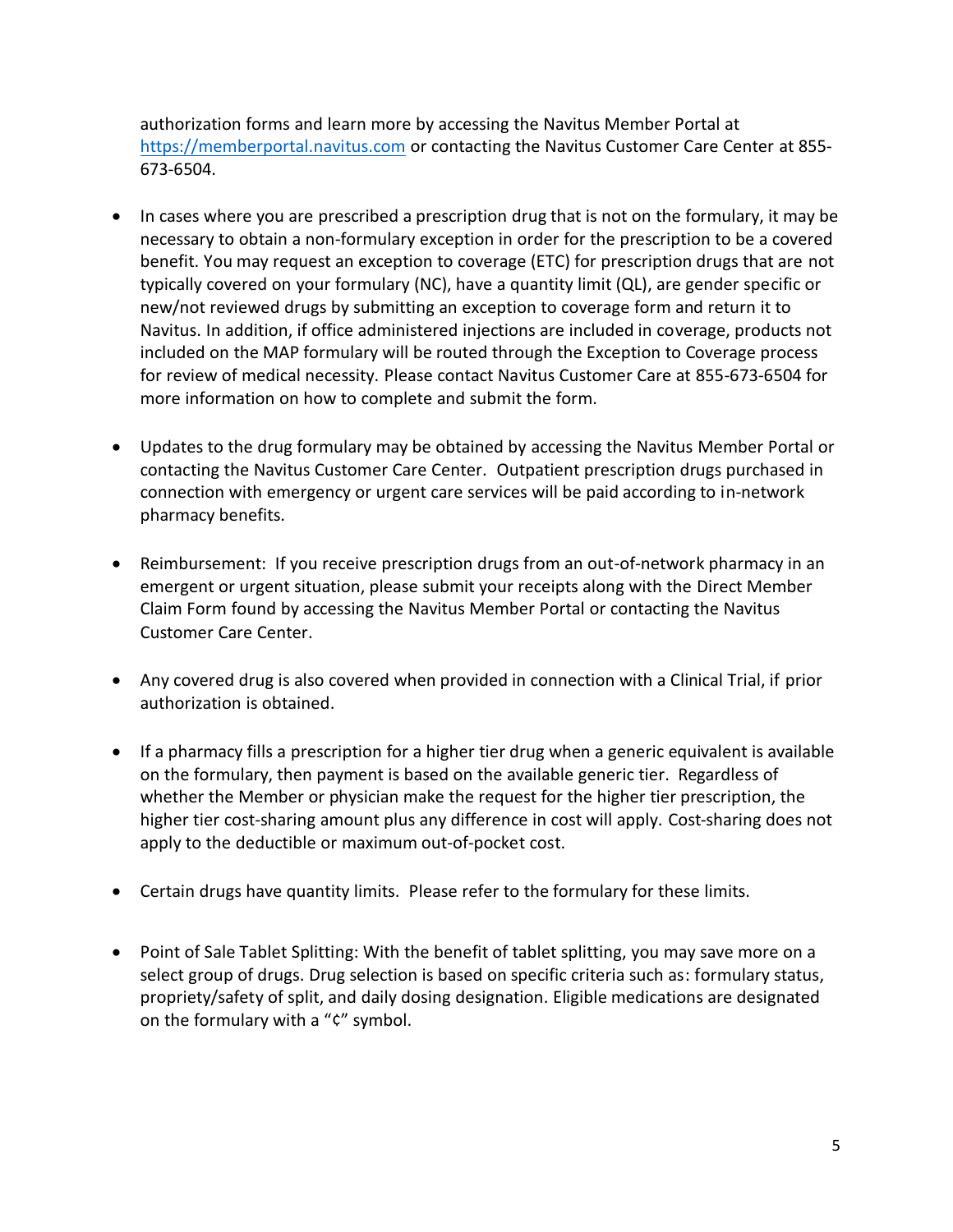## **Outpatient Prescription Drugs**

## **Covered Expenses:**

- Coverage includes drugs which by law require a written prescription and are prescribed for treatment of a diagnosed illness or injury. This includes Investigational drugs for the treatment of HIV.
- Single-packaged items are limited to two items or a one-month supply, whichever is less.
	- $\circ$  A single-packaged item includes, but is not limited to: inhalers, blood glucose strips, eye drops and ear drops. If a single-packaged item will last 30 days or longer, the Member is limited to one single package per Copay. If the singlepackaged item lasts less than 30 days, the member is limited to two single packages per Copay. Ointments, creams, gels, solutions and other topical medications are dispensed in the smallest tube or package size that will last 30 days.

Certain oral inhalants are limited to one item for up to three Copays, depending on the day's supply for which the product will last based on drug instructions.

- Oral chemotherapy drugs listed on the formulary, member pays a max of \$200 per 30 day fill, after deductible.
- Drugs dispensed in connection with mandated home health care as listed in the Certificate.
- Diabetic supplies (including alcohol swabs, lancets, and formulary test strips) are covered at \$0, after deductible, at participating pharmacies and Costco mail order pharmacy.
- Blood glucose monitors.
- Medications related to a diagnosis of gender identity disorder or gender dysphoria.
- Medication for the treatment of sexual dysfunction (quantitative limits are required).
- Medications used for acne/skin disease (prior authorization is required for members age 35 or older).
- Compounds (subject to prior authorization threshold of \$200).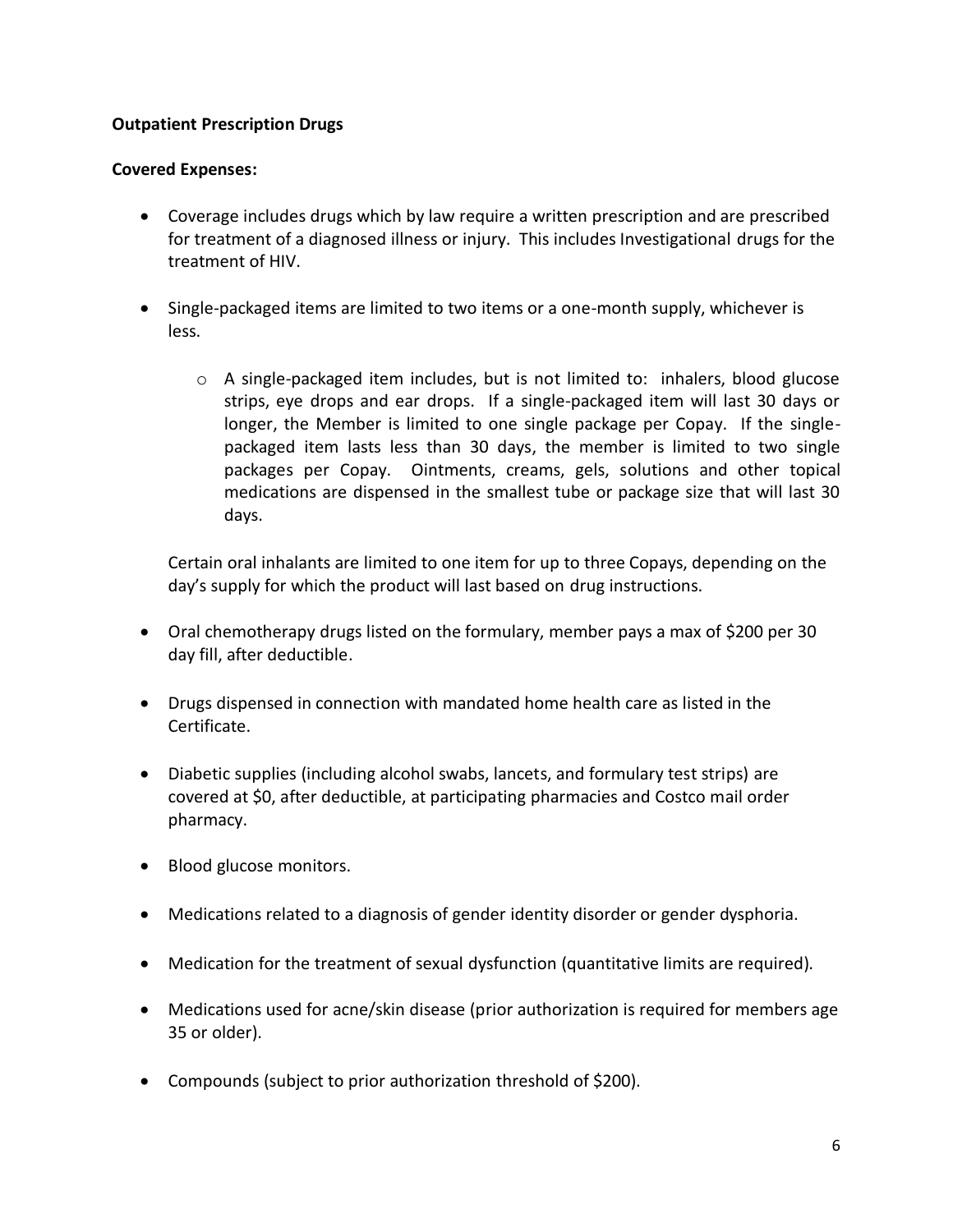- Select travel vaccines included: Japanese Encephalitis, Rabies, Typhoid, and Yellow Fever (if not covered by medical benefit) at 20% coinsurance per prescription.
- Affordable Care Act Drug Coverage: Per the Affordable Care Act, all of the drug categories listed below are covered with \$0 copay:
	- o A&B Recommendations by the U.S. Preventive Services Task Force
	- o Smoking cessation products\* (all legend & over-the-counter products) (90 days of all FDA-approved smoking cessation medications
	- $\circ$  Vaccines, including COVID-19, Hepatitis A, Hepatitis B, human papillomavirus (HPV), influenza (flu), measles, mumps & rubella (MMR), pneumococcal, tetanus toxoid-diphtheria-pertussis (TDAP), varicella, zoster, and meningococcal.
	- $\circ$  Select travel vaccines included: Meningitis and Polio (if not covered by medical benefit). If out-of-network, then 20% coinsurance per prescription
	- o Folic acid\*
	- o Liquid iron\*
	- o Fluoride\*
	- o Aspirin\*
	- o Statins
	- o Breast Cancer Prevention\*
	- $\circ$  Coverage of FDA-approved contraceptives, up to a 12-month supply when dispensed or furnished at one time
	- o Bowel preparations for colorectal cancer screening\*
	- o HIV PrEP
		- \*specific guidelines apply

Unless otherwise specified, drugs will be dispensed in maximum quantities as follows:

## **TIER 1**:

**Retail Pharmacy** – Preferred generics and some lower cost brand drugs for up to a 90-day supply as indicated on the formulary.

**Mail Order** – A 90-day supply of prescription medication through Mail order is available for maintenance medications as defined by Navitus.

# **TIER 2**:

**Retail Pharmacy** – Preferred brand and some high cost non-preferred generic drugs as indicated on the formulary, up to a 90-day supply.

**Mail Order** – A 90-day supply of prescription medication through Mail order is available for maintenance medications as defined by Navitus.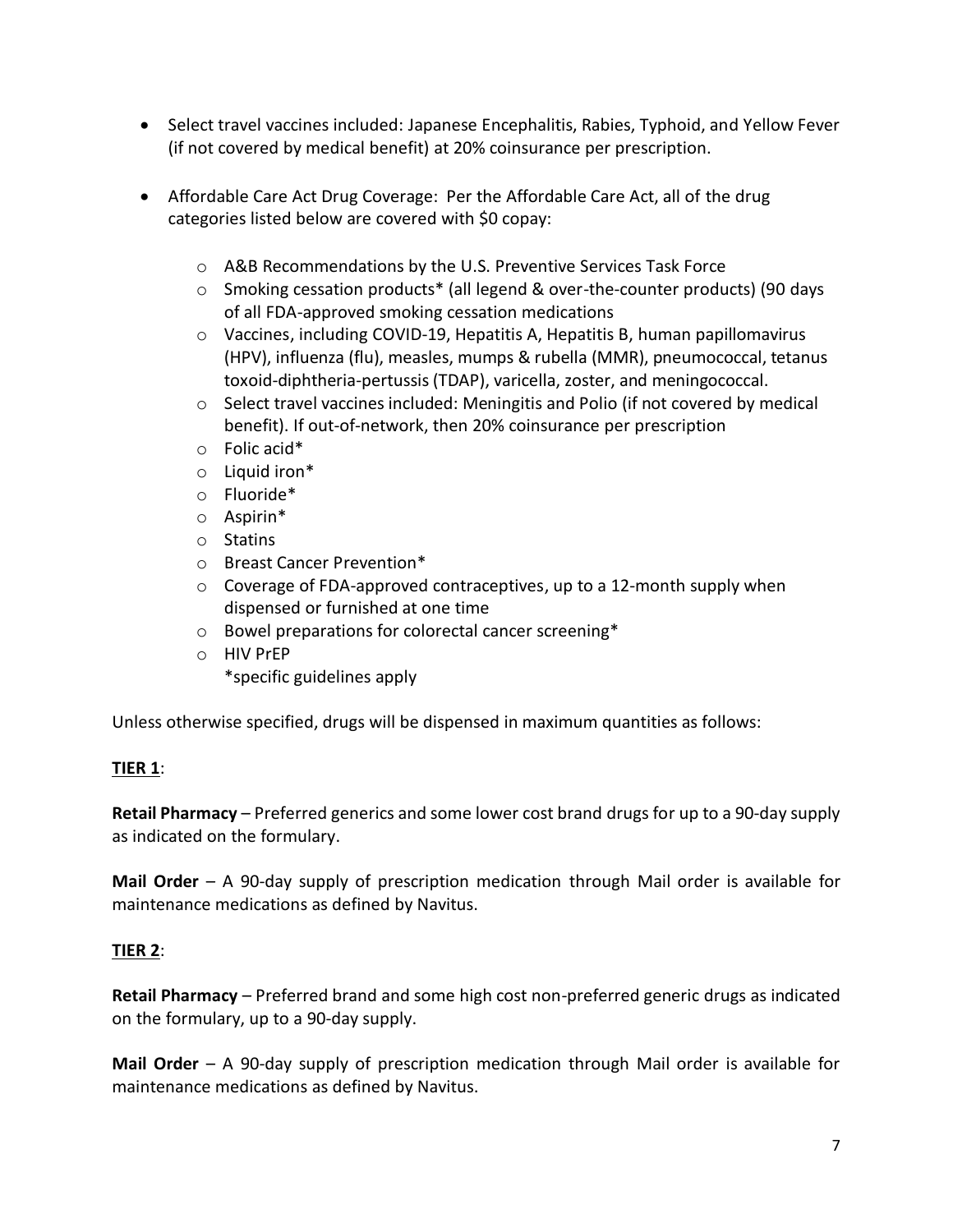#### **TIER 3**:

**Retail Pharmacy** – Non-preferred drugs (could include some high cost non-preferred generic drugs) as indicated on the formulary up to a 90-day supply.

**Mail Order** – A 90-day supply of prescription medication through Mail order is available for maintenance medications as defined by Navitus.

#### **TIER 4**

**Specialty Products** – Up to a 30-day supply of drugs that require coordination of care, close monitoring, or extensive patient training that generally cannot be met by a retail pharmacy. Specialty drugs may require special handling or manufacturing processes, restriction to certain physicians or pharmacies, or reporting of certain clinical events to the FDA.

#### **Non-Covered Expenses:**

- Charges for prescription drugs that require prior authorization, if prior authorization is not obtained.
- Charges for medications used for cosmetic purposes with the exception of medication for acne/skin disease.
- Added dispensing fees for unit dose medications. A unit dose medication is an individually wrapped and labeled drug typically used in hospitals and nursing homes.
- Weight Loss Medications, except when medically necessary for the treatment of obesity. In such cases, the drug will be subject to prior authorization.
- Infertility Medications
- Over-the-counter (OTC) drugs, except for preventive prescription drugs covered under this Plan

#### **BENEFITS SNAPSHOT**

# **BENEFIT TYPE**  Signature Select Formulary Four-Tier Pharmacy Benefit **DAYS SUPPLY DISPENSED**  Participating Retail Pharmacy **Department of the Contract Contract Contract Contract Contract Contract Contract Contract Contract Contract Contract Contract Contract Contract Contract Contract Contract Contract Contract Co**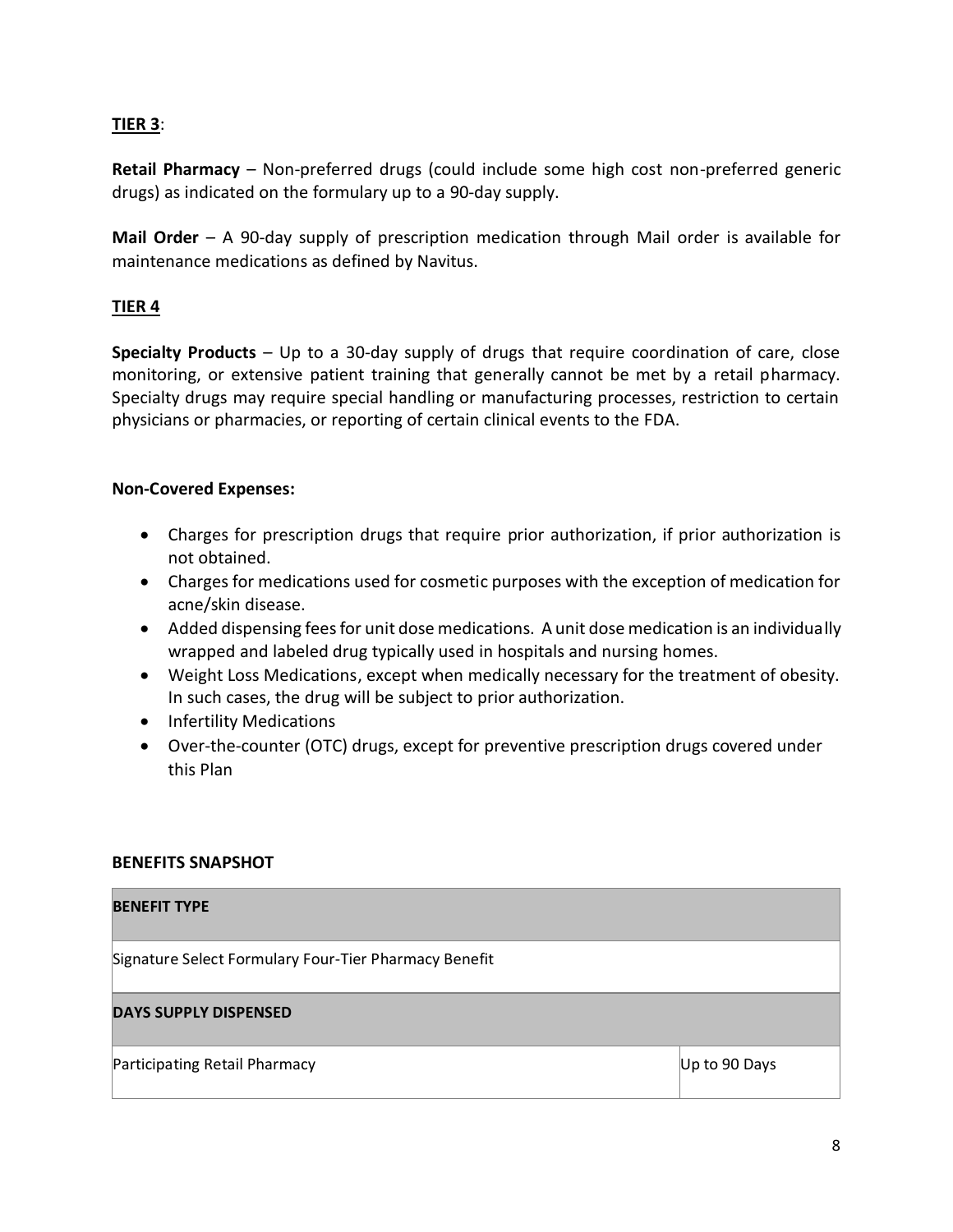| <b>DAYS SUPPLY DISPENSED</b>                                           |                                                                                                                                         |                                                                                   |         |                                                              |                                                                             |  |
|------------------------------------------------------------------------|-----------------------------------------------------------------------------------------------------------------------------------------|-----------------------------------------------------------------------------------|---------|--------------------------------------------------------------|-----------------------------------------------------------------------------|--|
| Mail Order Pharmacy - Costco Pharmacy                                  |                                                                                                                                         |                                                                                   |         |                                                              | Up to 90 Days                                                               |  |
| Specialty Pharmacy - Select UC Pharmacies and Lumicera Health Services |                                                                                                                                         |                                                                                   |         | Up to 30 Days                                                |                                                                             |  |
| <b>BENEFIT STRUCTURE</b>                                               |                                                                                                                                         |                                                                                   |         |                                                              |                                                                             |  |
| <b>Drug Type</b>                                                       | <b>Participating Retail</b><br>Pharmacy<br>Up to 90 Day Supply Up to 90 Day Supply                                                      | <b>Mail Order</b><br>Pharmacy                                                     |         | <b>Specialty Pharmacy</b><br>Up to 30 Day<br><b>Supply</b>   | <b>Out of Network</b><br><b>Pharmacies</b><br>Up to 30 Day<br><b>Supply</b> |  |
| Tier 1                                                                 | 20% coinsurance<br>after deductible per<br>prescription drug                                                                            | 20% coinsurance<br>after deductible per<br>prescription drug                      |         | N/A                                                          | 20% coinsurance<br>after deductible per<br>prescription drug                |  |
| Tier 2                                                                 | 20% coinsurance<br>prescription drug                                                                                                    | 20% coinsurance<br>after deductible per after deductible per<br>prescription drug |         | N/A                                                          | 20% coinsurance<br>after deductible per<br>prescription drug                |  |
| Tier 3                                                                 | 20% coinsurance<br>after deductible per<br>prescription drug                                                                            | 20% coinsurance<br>after deductible per<br>prescription drug                      |         | N/A                                                          | 20% coinsurance<br>after deductible per<br>prescription drug                |  |
| Tier 4                                                                 | N/A                                                                                                                                     | N/A                                                                               |         | 20% coinsurance<br>after deductible per<br>prescription drug | N/A                                                                         |  |
| <b>DEDUCTIBLE</b>                                                      |                                                                                                                                         |                                                                                   |         |                                                              |                                                                             |  |
| Individual Deductible (includes medical and<br>Pharmacy)               |                                                                                                                                         |                                                                                   | \$3,000 |                                                              |                                                                             |  |
|                                                                        | ANNUAL OUT-OF-POCKET MAXIMUM (All Family Member Out-of-Pocket Costs are combined and<br>contribute to the Family Out of-Pocket Maximum) |                                                                                   |         |                                                              |                                                                             |  |
| Individual Maximum (includes medical and<br>pharmacy)                  |                                                                                                                                         |                                                                                   | \$6,350 |                                                              |                                                                             |  |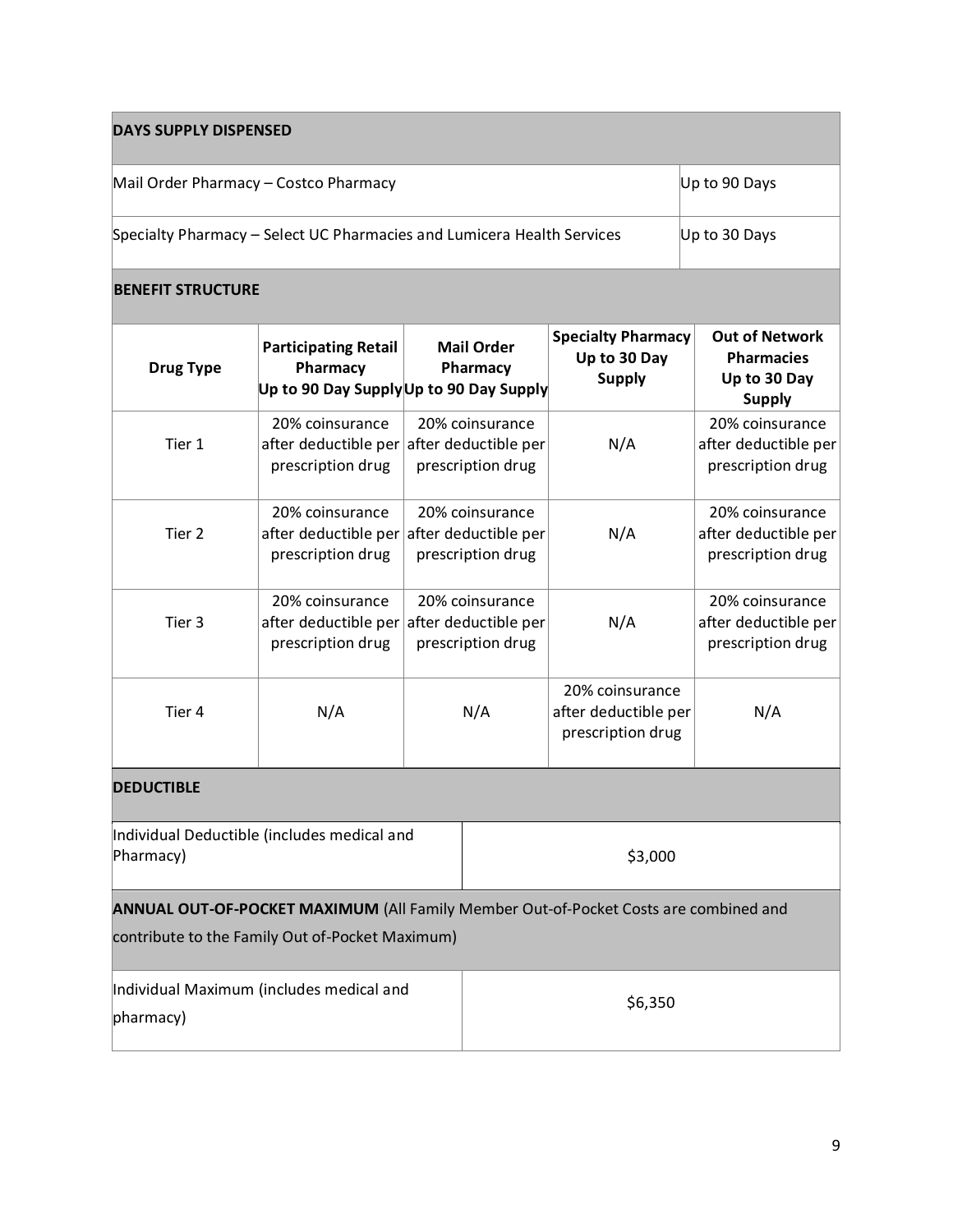| <b>DEDUCTIBLE</b>                                                                                                                              |          |  |  |  |
|------------------------------------------------------------------------------------------------------------------------------------------------|----------|--|--|--|
| Individual Deductible (includes medical and<br>Pharmacy)                                                                                       | \$3,000  |  |  |  |
| <b>ANNUAL OUT-OF-POCKET MAXIMUM (All Family Member Out-of-Pocket Costs are combined and</b><br>contribute to the Family Out of-Pocket Maximum) |          |  |  |  |
| Family Maximum (includes medical and<br>pharmacy)                                                                                              | \$12,700 |  |  |  |

\* For additional plan specific detail, please call the Customer Care number at 855-673-6504

#### **Participating Retail Pharmacies**

Participating retail pharmacies are pharmacies which participate in the Navitus Pharmacy Network. These Participating pharmacies have agreed to a contracted rate for covered prescriptions for Navitus Members.

#### **Specialty Pharmacy – Navitus SpecialtyRx**

Using a specialty pharmacy service offers affordable, high quality care for complex chronic conditions. This service includes a broad range of services to address provider coordination and care delivery. The Navitus SpecialtyRx Pharmacy Program is offered through a partnership with Lumicera Health Services and select UC pharmacies. Included as a part of specialty program management, Navitus offers a split fill program. This program is intended to reduce waste for high cost medications; our split-fill program reduces day's supply to 15 day intervals for qualifying high cost drugs with a significant discontinuation rate within the first three months of therapy. This allows for the opportunity to prevent the unnecessary dispensing of 2 weeks of therapy should therapy be discontinued within the first half of each of the initial three months of newly prescribed therapy.

You will be able to utilize your Navitus pharmacy benefit for more specialty drug coverage via the Medically Administered Products (MAP) Formulary. There are certain specialty drugs that may need to be infused or administered by a medical professional. When you use your Navitus pharmacy benefit for these drugs, you can ask a SpecialtyRx pharmacy to send your medication directly to your doctor's office for your appointment. Utilizing your Navitus pharmacy benefit for these medications may also help you save money. So if your doctor is considering prescribing a specialty drug that may require administration from a medical professional, please discuss your benefit options with your doctor and have them review your Navitus MAP Formulary.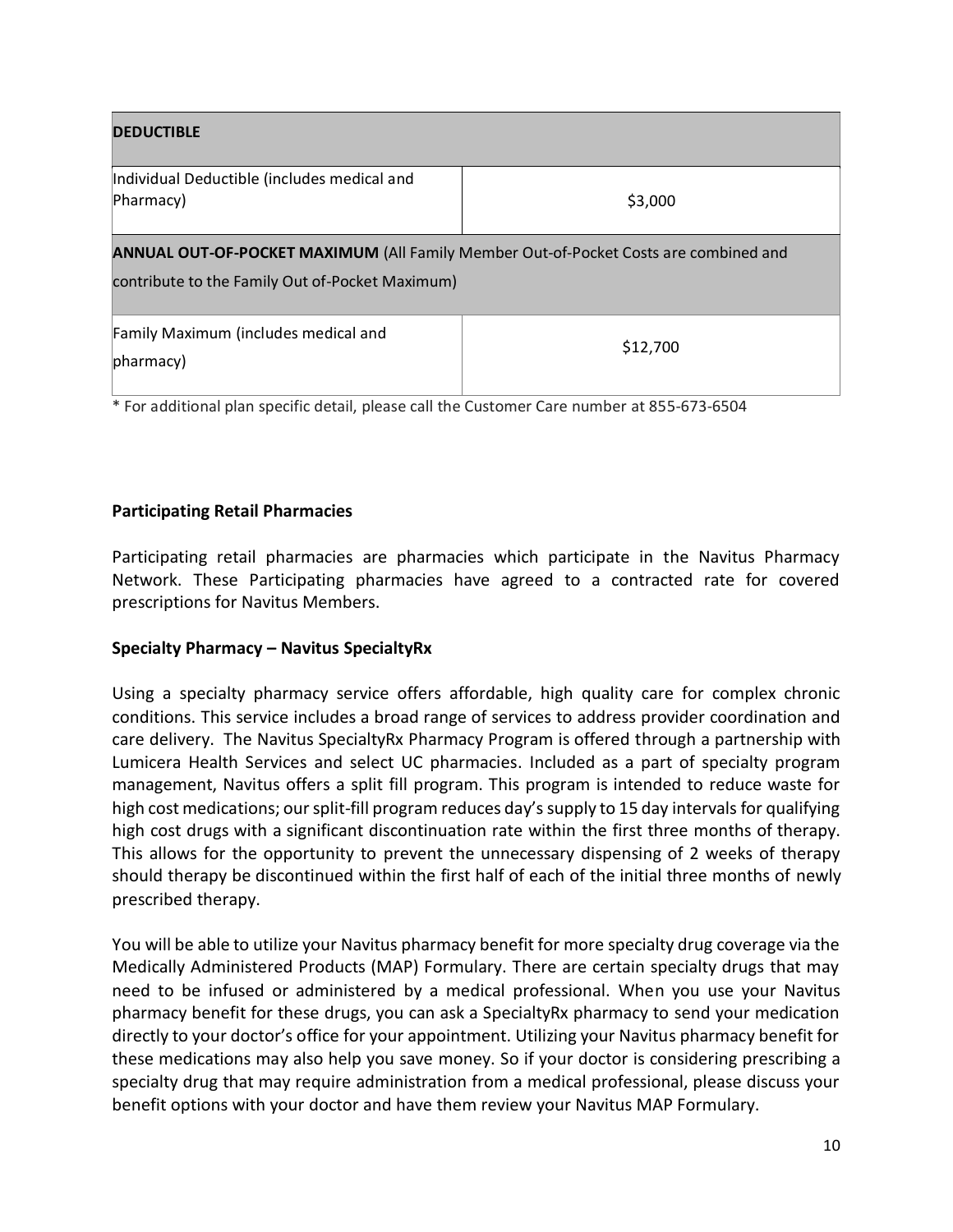Please call Customer Care at 855-673-6504 or visi[t www.LUMICERA.com](http://www.lumicera.com/) if you would like to know more about SpecialtyRx. To find out what drugs are covered, refer to your formulary after logging in to Navitus Member Portal at [https://memberportal.navitus.com](https://memberportal.navitus.com/) and look for products that are identified with a "SP" in the Special Code column. If there is a "MSP" or "UMSP" Special Code, please contact Lumicera Health Services at 855-847-3553 or work with your provider to find select UC Pharmacies to fill your specialty drugs. You can also visit Lumicera online at [www.lumicera.com.](http://www.lumicera.com/)

#### **Obtaining Prescriptions through Costco Mail Order Services**

Using Costco Mail Order Service is convenient and can save you time and money. If you take a consistent dose of a covered maintenance medication drug for a chronic condition, such as diabetes or high blood pressure, you can receive up to a 90-day supply through home delivery.

Mail order prescriptions are managed through the Costco Member Portal. Register online at pharmacy.costco.com. It takes 10 to 14 calendar days from the day you submit your order to receive your medication(s). You do not need to be a Costco member to use Costco Pharmacy. Call Costco Pharmacy Customer Service at 1-800-607-6861 if you need assistance with registering or ordering prescriptions through the Costco Pharmacy website at pharmacy.costco.com.

#### **COORDINATION OF BENEFITS**

If you are covered by more than one health plan, your benefits under this Plan will be coordinated with the benefits of those other plans.

#### **When Coordination Is Needed**

Coordination of benefits is needed when you and/or your dependents have coverage under:

- More than one employer-provided health plan.
- An individually purchased plan and an employer-sponsored plan.
- A university-sponsored student plan and an employer-sponsored plan.
- Medicare and an employer plan.

An individual may become eligible for Medicare based on age, disability, or End-Stage Renal Disease. It is your responsibility to know if and when you or a dependent become eligible for Medicare and the steps, if any, required to enroll for Medicare benefits. **Your eligibility for Medicare benefits may impact your eligibility for plan benefits**. If you have any questions regarding Medicare eligibility and the impact on your plan benefits, call your campus Human Resources Department or Retirement Administration Service Center (800-888-8267). Detailed information regarding Medicare is available at www.medicare.gov.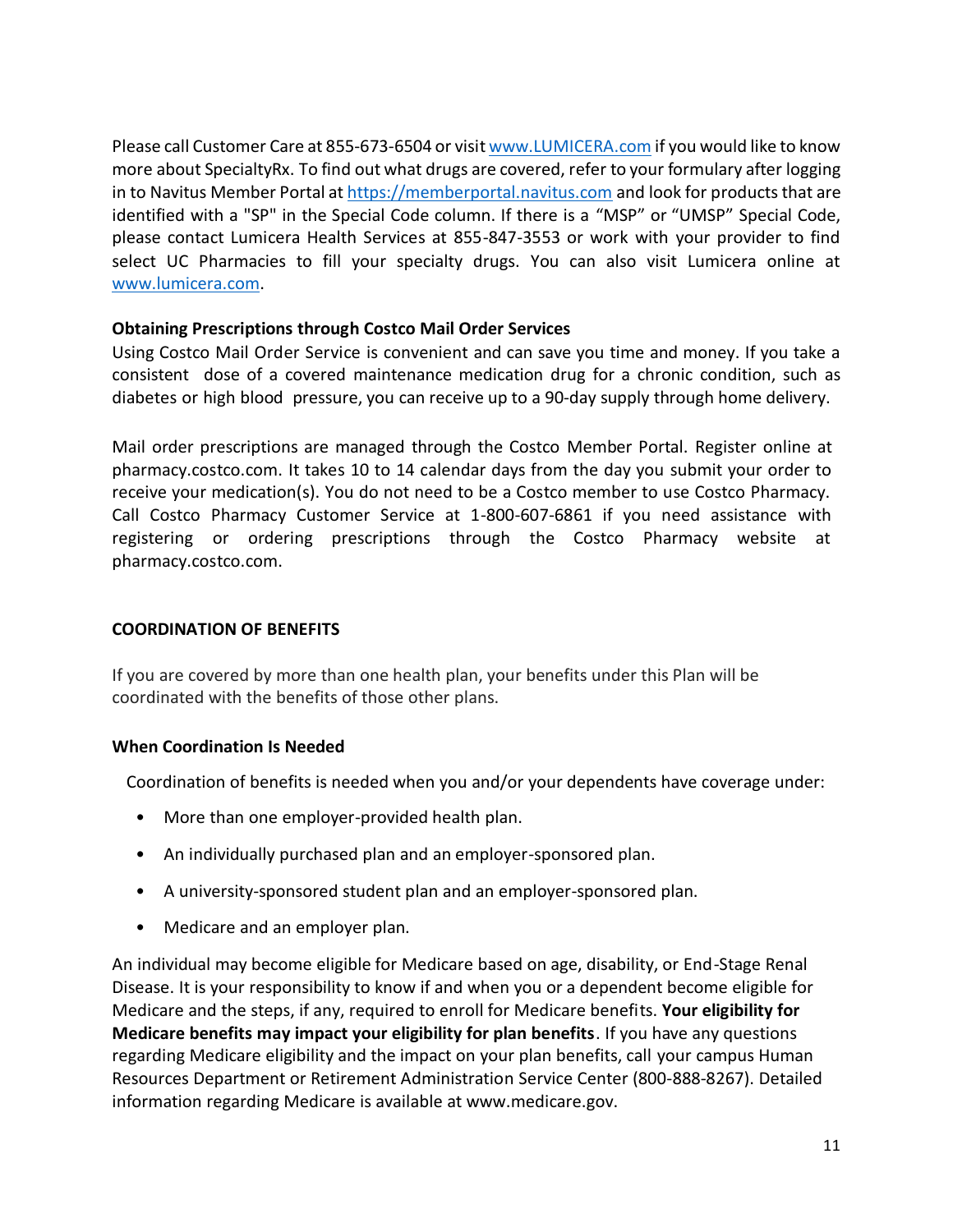#### **How Coordination of Benefit Rules Work**

If a health care expense is covered by two plans, one plan is the "primary" plan and has first responsibility for the expense. When the primary plan has paid its normal benefits, the other, or "secondary" plan may make an additional payment based on its provisions.

**If CORE Plan Is Primary**. When the Plan is primary, it pays full benefits according to its rules. After you've received an explanation of benefits (EOB) from the Plan, you can submit any remaining expenses to the secondary plan for consideration.

**If CORE Plan is Secondary.** When the Plan pays benefits as the secondary plan, the primary plan pays its benefits first. The Plan's claims administrator then determines whether any additional benefit is payable. The claims administrator compares the primary plan's benefit with the amount the Plan would have paid as your only source of coverage. The Plan makes up the difference, if any, between the amount you've already received and the amount the Plan would have paid had it been primary. The Plan will not pay a benefit if the primary plan paid the amount the Plan would have paid had it been the primary plan.

This type of coordination of benefits provision is often referred to as non-duplication.

#### **If the Expense Is for You**

The Plan is the primary plan for you (as an employee of the employer) and pays benefits without regard to other coverage, except if you are an acquired employee who remains covered under another plan for a period of time.

#### **If the Expense Is for a Dependent**

If a covered dependent is an employee of another employer and is covered by that employer's plan, the other employer's plan will be primary.

If a child is covered under both parents' plans, the primary plan will be that of the parent who has the earlier birthday during the calendar year.

If a child is covered under both plans of parents who are divorced or separated and not remarried, the plan of the parent with custody of the child is primary. An exception applies if the court has decreed that financial responsibility for medical and dental care expenses belongs with the other parent.

If the parent with custody has remarried and a stepparent's plan also covers the child, the plan of the parent with custody pays first and then the plan of the stepparent pays. The plan of the parent without custody pays last.

#### **If the Other Plan Has No Coordination Rules**

If the other plan has no provision regarding coordination of benefits, that plan is primary.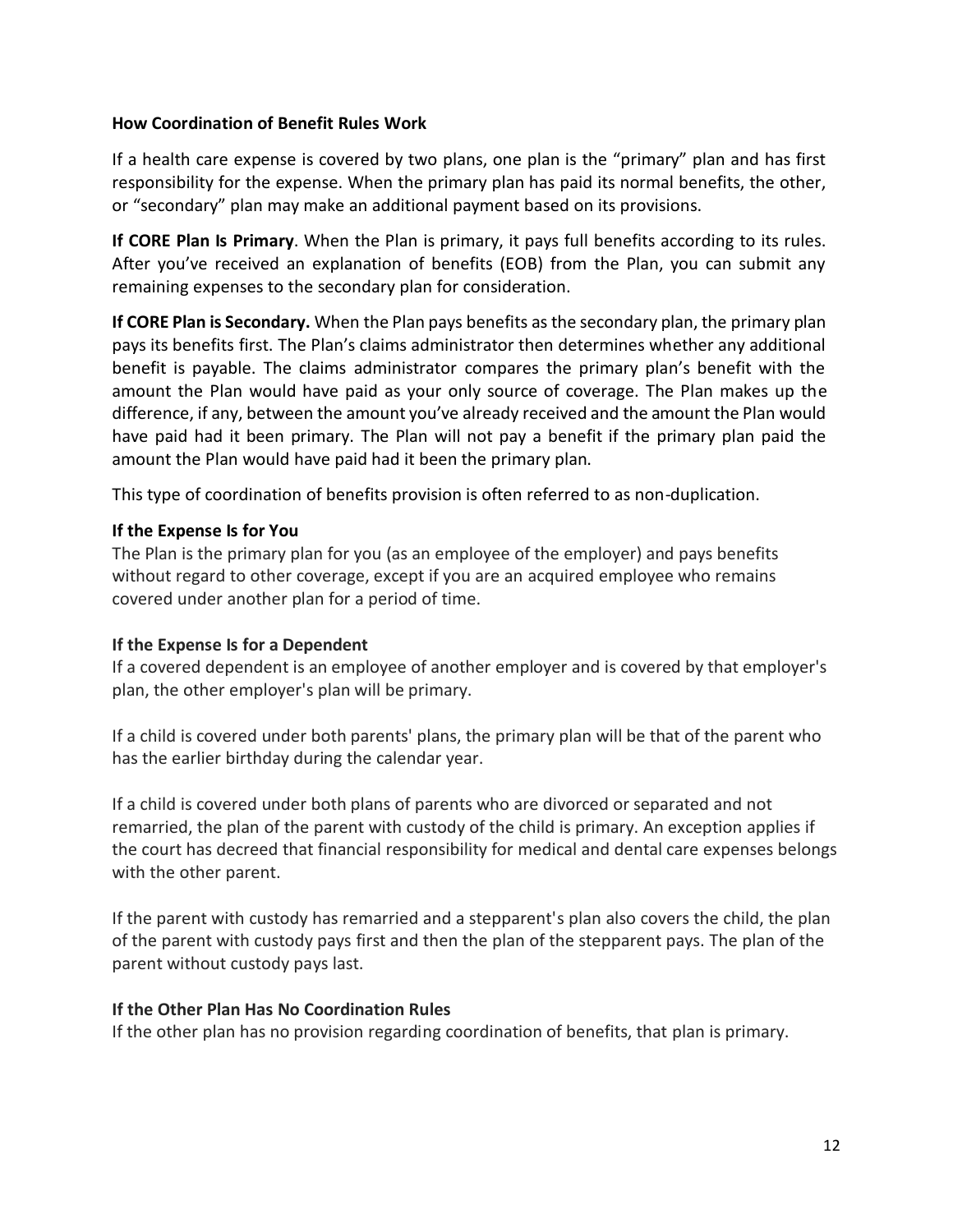#### **If You Are Eligible for Medicare as an Active Employee or Dependent**

If you're eligible for both Medicare and benefits from the employer as an active employee, the Plan will be primary for you and your covered Medicare eligible dependents, although certain Medicare exceptions may apply. For example, if you have End-Stage Renal Disease, Medicare is the secondary payer to the Plan for a specified coordination period. After the coordination period, Medicare becomes the primary payer and the Plan becomes the secondary payer. You must enroll in Medicare (for example, Medicare Parts A and B) before the end of the coordination period to prevent a gap in coverage. Detailed information regarding Medicare is available at [www.medicare.gov.](http://www.medicare.gov/)

#### **When None of the Rules Apply**

If none of the rules above determine the primary plan, the primary plan is the one that has covered the person for the longest period of time.

#### **For Questions Regarding Coordination of Benefits**

For detailed information regarding the coordination of your plan benefits with other coverage (or Medicare eligibility), call your campus Human Resources Department or Retirement Administration Service Center (800-888-8267).

#### **CLAIMS PROCEDURES**

#### **Filing Claims**

To begin the process, simply present your member ID card at the pharmacy. Your ID card contains information the pharmacy needs to fill your prescription and charge the correct copayment.

To file a paper claim to obtain a reimbursement from the Plan for any prescription that is paid in full at the time that is filled, follow the instructions below:

- 1. Log on to the Member Section of [www.navitus.com](http://www.navitus.com/) to obtain the Direct Member Claim Form.
- 2. Complete all the information on the form. Please note: forms missing information are returned without payment.
- 3. Sign and date the Certification Statement.
- 4. Submit a separate form for each family member.
- 5. If the member has other insurance coverage, attach a copy of the "Explanations of Benefits" or "Denial Notification" from the primary insurance carrier.
- 6. Keep a copy for your records. Documents submitted will not be returned.
- 7. Mail or fax the claim form and the original receipt for processing. The mailing address and fax number are listed on the claim form.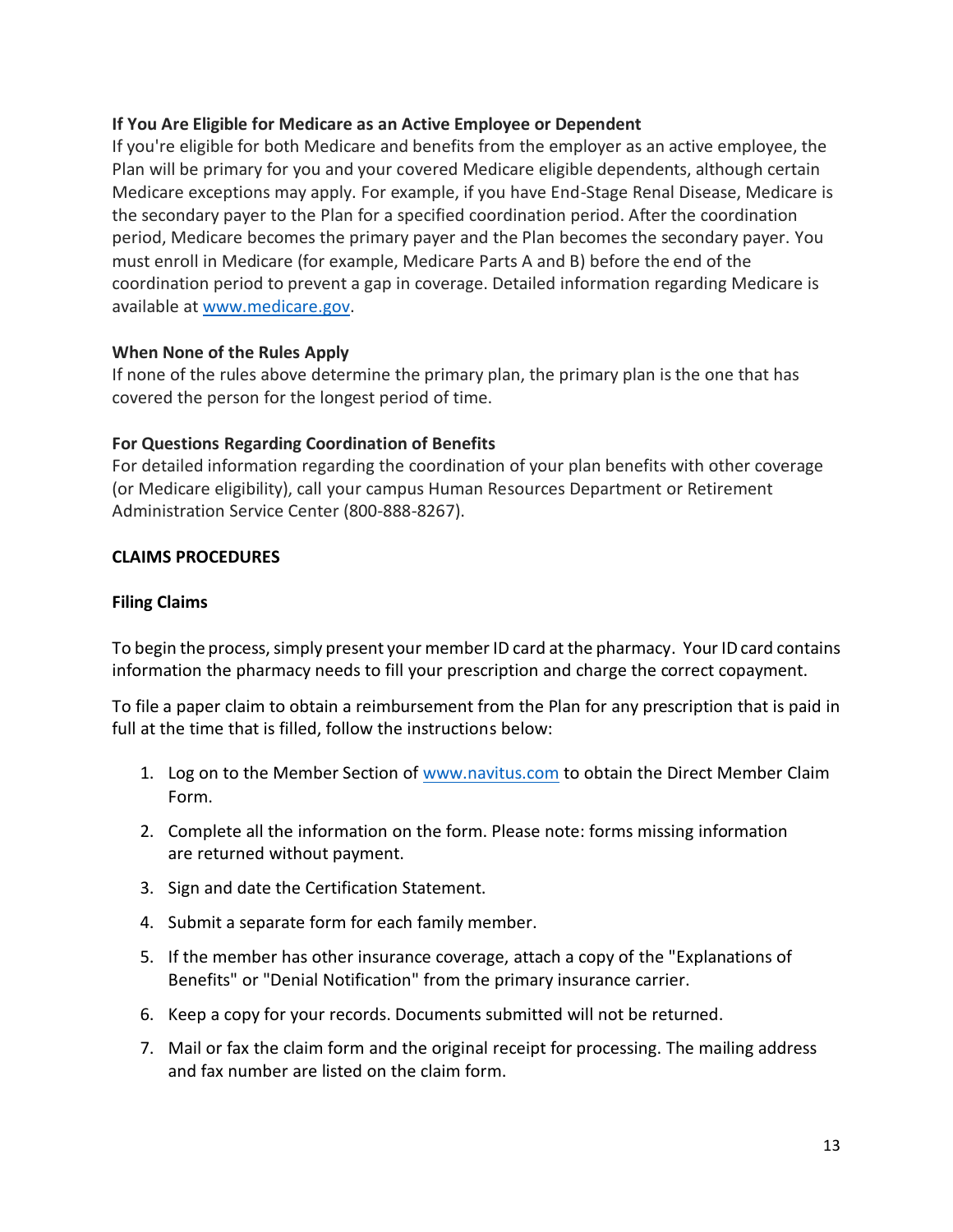#### **Appealing a Claim Denial**

When you have a concern about a benefit, claim or other service, please call Navitus Customer Care at the toll-free number listed on your card. Customer Care Specialists will answer your questions and resolve your concerns quickly.

A Navitus Health Solutions pharmacist carefully reviews all of the information that is provided and applies the terms of your pharmacy benefit Plan to Your request for review. All information is reviewed on a case by case basis, specific to each Member and the circumstances surrounding the request. The pharmacist who conducts the review of your appeal is not involved in the original determination and is not a subordinate of the person who made the original denial.

If your issue or concern is not resolved by calling Customer Care, you have the right to file a written appeal with Navitus. Please send this appeal, along with any related information from your doctor, to:

Mail:

Navitus Health Solutions Attn: Appeals Department P.O. Box 999 Appleton, WI 54912-0999

Fax:

Navitus Health Solutions 855-668-8550 Attn: Appeals Department

The appeal must be resolved within 30 calendar days for a standard appeals and 72 hours for an expedited appeal from the date the appeal is received by Navitus.

#### **External Review**

If the outcome of the mandatory first level appeal is adverse to you and it was based on medical judgment, or if it pertained to a rescission of coverage, you may be eligible for an independent external review pursuant to federal law.

If your final internal appeal is denied, you will be notified in writing that your claim is eligible for external review and you will be informed of the steps necessary to request an external review. If you decide to seek external review, an independent external review organization ("IRO") will be assigned your claim, and the IRO will work with a neutral, independent clinical reviewer with appropriate medical expertise.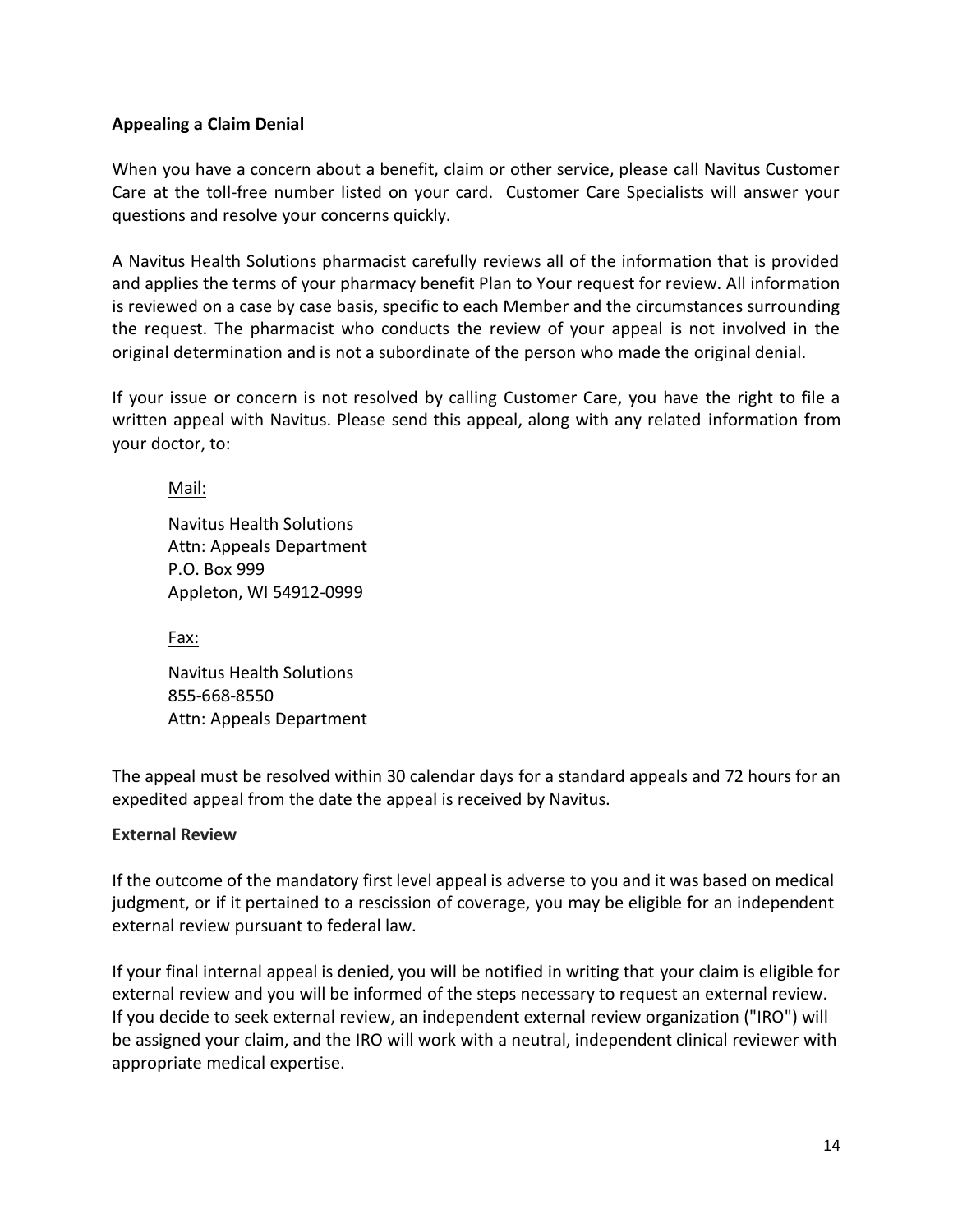You must submit your request for external review to Navitus within four (4) months of the notice of your final internal adverse determination.

A request for an external review must be in writing unless Navitus determines that it is not reasonable to require a written statement. You do not have to re-send the information that you submitted for internal appeal. However, you are encouraged to submit any additional information that you think is important for review.

For pre-service claims involving urgent/concurrent care, you may proceed with an expedited external review without filing an internal appeal or while simultaneously pursuing an expedited appeal through Navitus' internal appeal process. You or your authorized representative may request it orally or in writing. All necessary information, including Navitus' decision, can be sent between Navitus and you by telephone, facsimile or other similar method. To proceed with an expedited external review, you or your authorized representative must contact Navitus Customer Care at 855-673-6504.

All other requests for external review should be submitted in writing unless Navitus determines that it is not reasonable to require a written statement. Such requests should be submitted by you or your authorized representative to:

Mail: Navitus Health Solutions Attn: Appeals Department P.O. Box 999 Appleton, WI 54912-0999

Fax: Navitus Health Solutions 855-668-8550 Attn: Appeals Department

This is not an additional step that you must take in order to fulfill your appeal procedure obligations described above. Your decision to seek external review will not affect your rights to any other benefits under this health care plan. There is no charge for you to initiate an independent external review.

#### **Requirement to file an Appeal before taking further legal action**

No legal action of any kind related to a benefit decision may be filed by you in any other forum, unless it is commenced within three years of the plan's final decision on the claim or other request for benefits. If the plan decides an appeal is untimely, the plan's latest decision on the merits of the underlying claim or benefit request is the final decision date. You must exhaust the plan's internal appeals procedure but not including any voluntary level of appeal, before taking other legal action of any kind against the plan.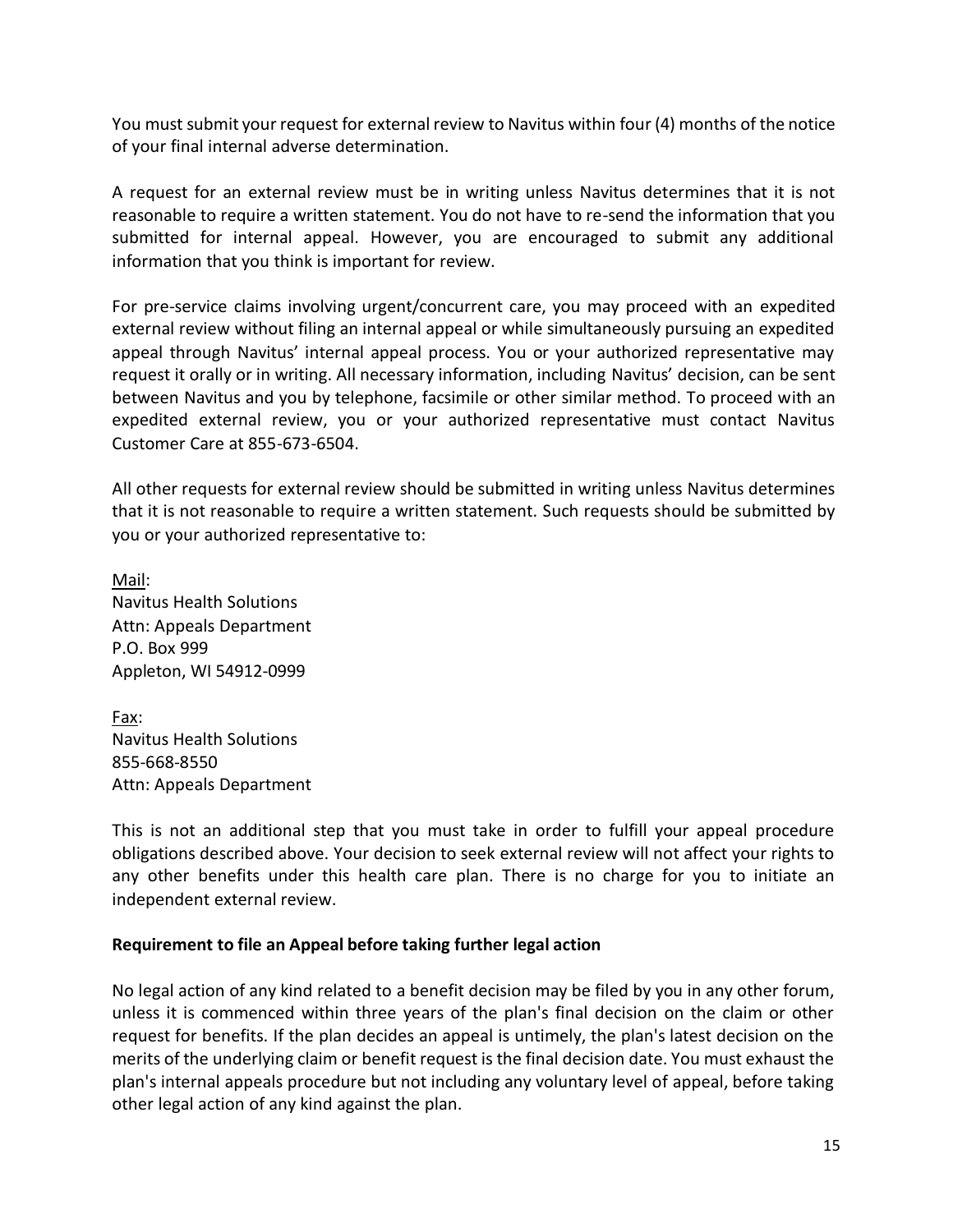Navitus reserves the right to modify the policies, procedures and timeframes in this section upon **further clarification from Department of Health and Human Services.**

#### **Binding Arbitration**

Following a continued denial of your request for coverage after exhaustion of the mandatory appeals process as described in this document, and, if filed timely, the external review, you can submit your claim to binding arbitration as allowed under the Federal Arbitration Act. To the extent that the Federal Arbitration Act is inapplicable, or is held not to require arbitration of a particular claim, state law governing agreements to arbitrate shall apply.

The Member and UC agree to be bound by this Binding Arbitration provision and acknowledge that they are each giving up their right to a trial by court or jury.

The Member and UC agree to give up the right to participate in class arbitration against each other. Even if applicable law permits class actions or class arbitrations, the Member waives any right to pursue, on a class basis, any such controversy or claim against UC and UC waives any right to pursue on a class basis any such controversy or claim against the Member.

The arbitration findings will be final and binding except to the extent that state or Federal law provides for the judicial review of arbitration proceedings.

The arbitration is begun by the Member making written demand on UC. The arbitration will be conducted by Judicial Arbitration and Mediation Services ("JAMS") according to its applicable Rules and Procedures. If, for any reason, JAMS is unavailable to conduct the arbitration, the arbitration will be conducted by another neutral arbitration entity, by mutual agreement of the Member and UC, or by order of the court, if the Member and UC cannot agree that has completed the internal appeals process.